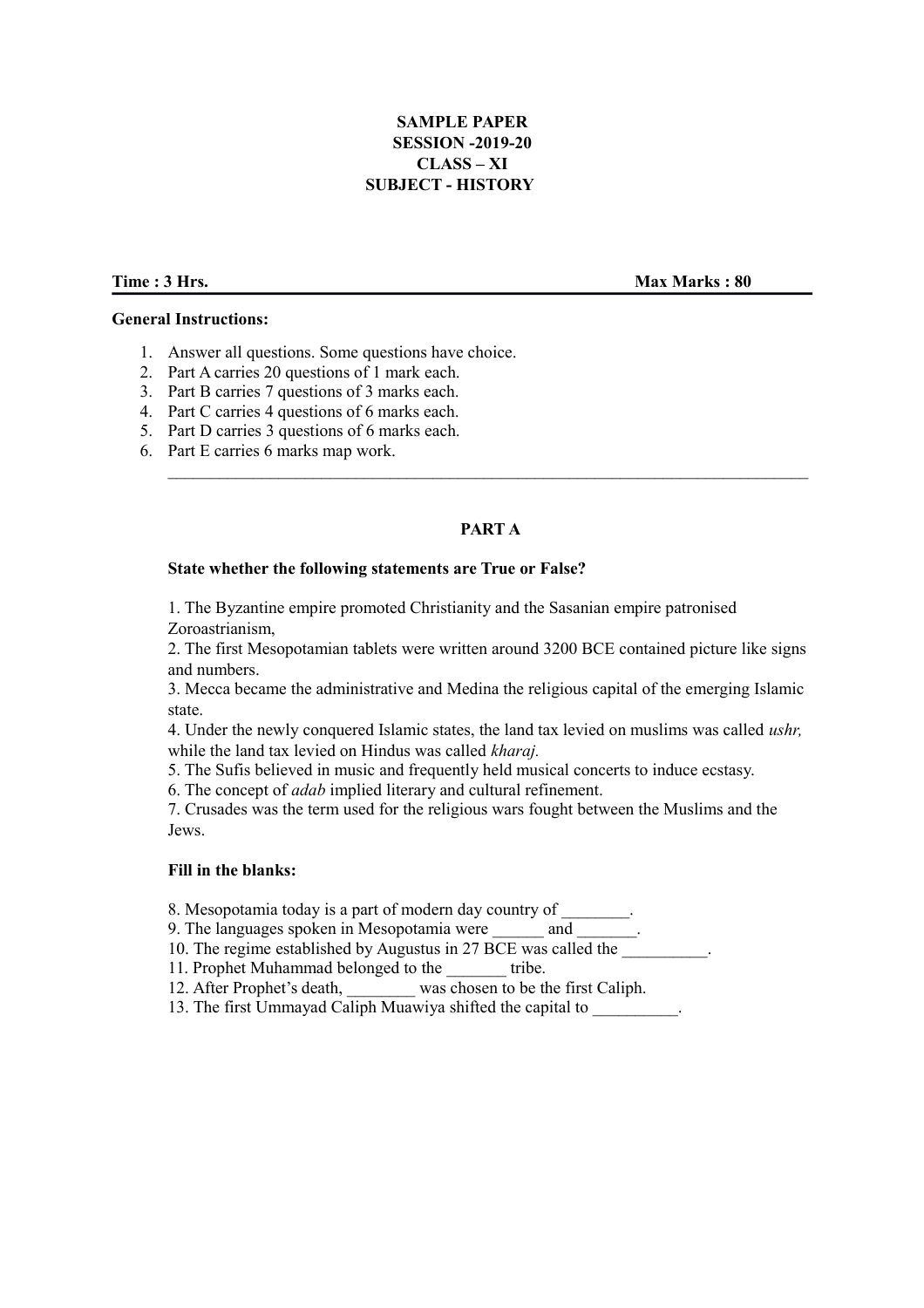#### **Match the following :**

| 14. | 1. birth of Prophet                            | (i) 632 CE      |
|-----|------------------------------------------------|-----------------|
|     | 2. first revelations                           | $(ii)$ 570 CE   |
|     | 3. migration from Mecca to Medina (iii) 610 CE |                 |
|     | 4. death of Prophet-                           | $(iv)$ 622 CE   |
|     | (a) $1 - iii$ , $2 - i$ , $3 - iv$ , $4 - ii$  |                 |
|     | (b) $1 - i$ , $2 - ii$ , $3 - iii$ , $4 - iv$  |                 |
|     | (c) $1 - ii$ , $2 - iii$ , $3 - iv$ , $4 - i$  |                 |
|     | (d) $1 - iii$ , $2 - i$ , $3 - ii$ , $4 - iv$  |                 |
| 15. | 1. birth of Genghis Khan                       | $(i)$ 1227 CE   |
|     | 2. breaching the wall of China                 | $(ii)$ 1213 CE  |
|     | 3. sacking of Peking                           | $(iii)$ 1215 CE |
|     | 4. death of Genghis Khan                       | $(iv)$ 1162 CE  |
|     |                                                |                 |

(a)  $1 - i$ ,  $2 - ii$ ,  $3 - iii$ ,  $4 - iv$ (b)  $1 - i$ ,  $2 - ii$ ,  $3 - iii$ ,  $4 - iv$ (c)  $1 - ii$ ,  $2 - iii$ ,  $3 - iv$ ,  $4 - i$ (d)  $1 - iv$ ,  $2 - ii$ ,  $3 - iii$ ,  $4 - i$ 

#### **Identify the correct statement :**

16. Who amongst the following was not a grandson of Genghis Khan?

(a) Mongke

(b) Batu

(c) Qubilai Khan

(d) Chahatai

17. Which of the following statements about the Islamic architecture is incorrect ?

(a) Many buildings of a religious nature were constructed (mosques, shrines, tombs) (b) Caravanserais, hospitals and palaces were some of the important buildings of a secular nature that were constructed.

(c) The Islamic buildings were profusely embellished with the help of human and animal figures.

(d) None of the above.

18. Which of the following statements about the Abbasid rule is incorrect ?

(a) They were the descendants of Abbas, the Prophet's uncle.

(b) They established their capital at Baghdad.

(c) Under their rule the arab influence declined considerably.

(d) They completely deviated from the policy of centralization (as followed by their predeccsors).

19. Which of the following statements regarding the Mesopotamian temples is incorrect ?

(a) The temples were considered as abodes of various Gods.

(b) A lot of economic activities like oil pressing, spinning and weaving were done in the temple.

(c) Temples gradually emerged as the main urban centres.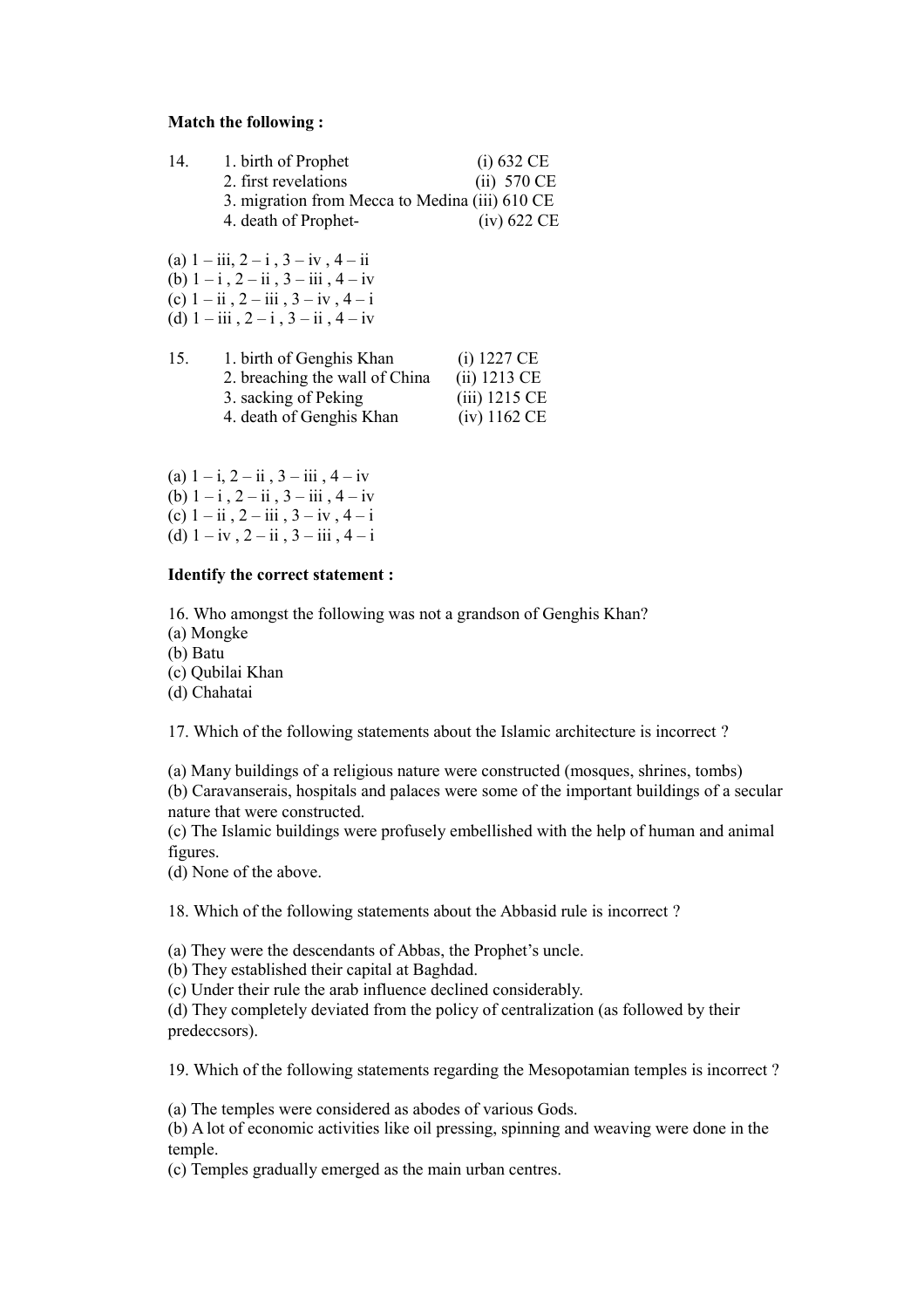(d) All of the above

20. Which of the following statements about religion in Rome is incorrect ?

(a) Romans believed in multiplicity of Gods and and worshipped many gods and goddesses

(b) Judaism was another important religious tradition in the Roman empire

(c) Christianity was introduce in the  $4<sup>th</sup>$  and the  $5<sup>th</sup>$  centuries.

(d) None of the above.

# **PART B (Attempt any 6 questions from Q21 to 27)**

21. Give a brief history of human evolution.

22. Explain the structure of the Roman society with special focus on the family.

23. Bipedalism proved useful to the early man in more ways than one. Justify the statement.

24. What were the main features of the Ummayad rule.

25. How were cities planned in the early Islamic civilization?

26. The lack of a fixed law of succession and the resultant civil war was the main reason behind the weakening of the Mongols as a force to reckon with. Do you agree with the statement?

27. Trace the growth of Persian in the early Islamic empire.

## **PART C (Attempt any 3 questions from Qs 28 to 31)**

28. 'Mesopotamia enjoyed a favourable geography'. Elaborate.

29. How far is it correct to say that much of the economy in the Roman Empire rested on the slave labour?

30. Give a glimpse into the political, social, economic and religious life of the Bedouins before the rise of Islam.

31. Discuss the Regional Continuity and the Replacement models associated with human evolution.

## **PART D**

### **Read the following passages and answer the questions that follow:**

### 32. **Doctor Galen on how Roman Cities Treated the Countryside**

'The famine prevalent for many successive years in many provinces has clearly displayed for men of any understanding the effects of malnutrition in generating illness. The city dwellers, as it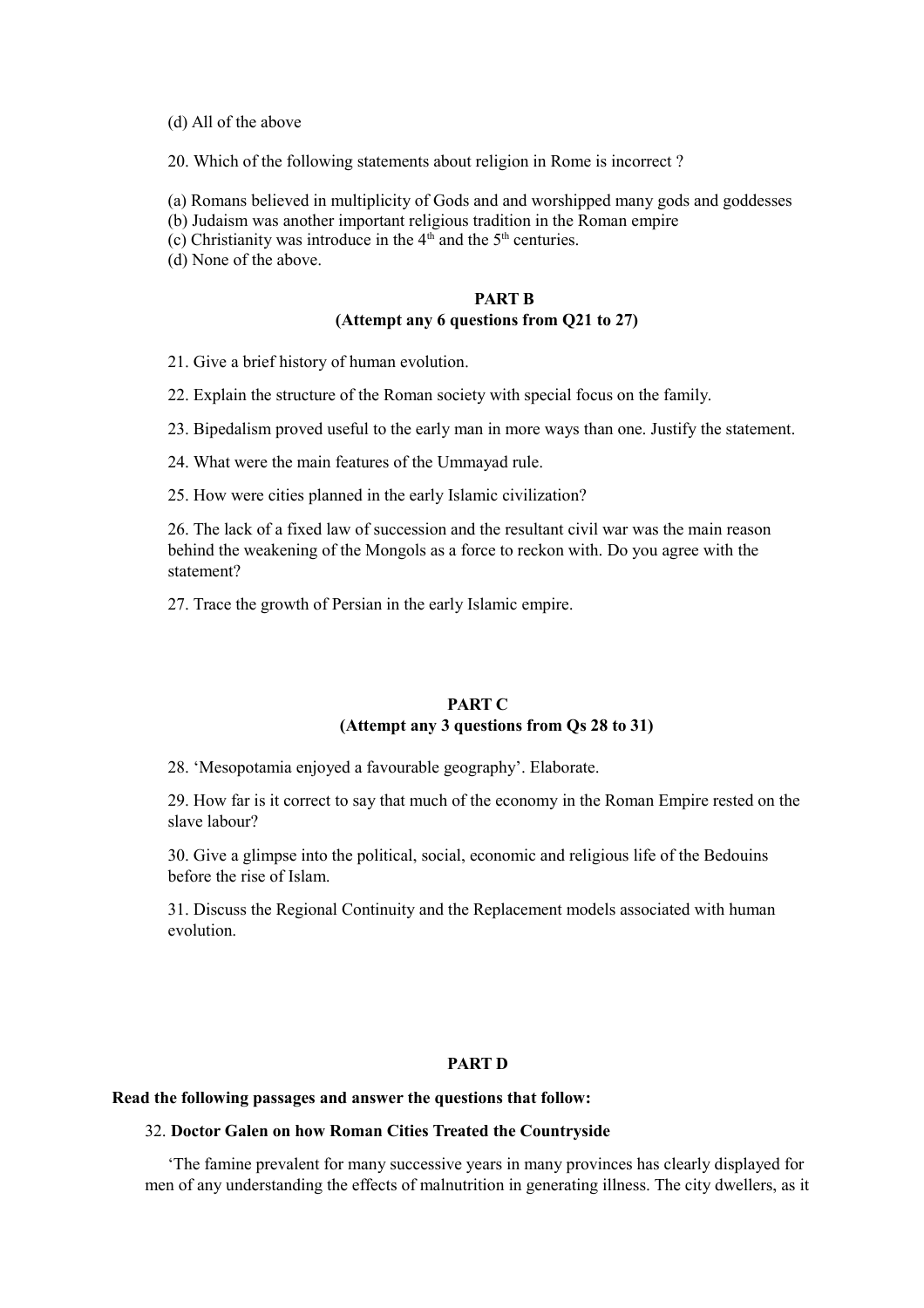was their custom to collect and store enough grain for the whole of the next year immediately after the harvest, carried off all the wheat, barley, beans and lentils, and left to the peasants various kinds of pulse – after taking quite a large proportion pf these to the city. After consuming what was left in the course of the winter, the country people had to resort to unhealthy foods in the spring; they ate twigs and shoots of trees and bushes and bulbs and roots of inedible plants…'

(i) What was a 'city' in the Roman empire? (2)

(ii) How far is it correct to say that the countryside generated much of the wealth in the Roman empire? (4)

#### 33. **The Hadza**

'The Hadza are a small group of hunters and gatherers, living in the vicinity of Lake Eyasi, a salt, riftvalley lake… The country of the eastern Hadza, dry, rocky savanna, dominated by thorn scrub and acacia trees…is rich in wild foods. Animals are exceptionally numerous and were certainly commoner at the beginning of the century. Elephant, rhinoceros, buffalo, giraffe, zebra, waterbuck, gazelle, warthog, baboon, lion, leopard and hyena are all common, as are smaller animals such as porcupine, hare, jackal, tortoise and many others. All of these animals, apart from the elephant, are hunted and eaten by the Hadza. The amount of meat that could be regularly eaten without endangering the future of the game is probably greater than anywhere else in the world where hunters and gatherers live or have lived in the recent past. Vegetable food – roots, berries, the fruit of the baobab tree, etc. – though not often obvious to the casual observer, is always abundant even at the height of the dry season in a year of drought. The type of vegetable food available is different in the six-month wet season from the dry season but there is no period of shortage. The honey and grubs of seven species of wild bee are eaten; supplies of these vary from season to season and from year to year. Sources of water are widely distributed over the country in the wet season but are very few in the dry season. The Hadza consider that about 5-6 kilomatres is the maximum distance over which water can reasonably be carried and camps are normally sited within a kilometer of a water source. Part of the country consists of open grass plains but the Hadza never build camps there. Camps are invariably sited among trees or rocks, and by preference, among both. The eastern Hadza assert no rights over land and its resources. Any individual may live wherever he likes and may hunt animals, collect roots, berries, and honey and draw water anywhere in Hadza country without any sort of restriction…In spite of the exceptional numbers of game animals in their area, the Hadza rely mainly on wild vegetable matter for their food. Probably as much as 80 percent of their food by weight is vegetable, while meat and honey together account for the remaining 20 percent. Camps are commonly small and widely dispersed in the wet season, large and concentrated near the few available sources of water in the dry season. There is never any shortage of food even in the time of drought.'

- Written in 1960 by James Woodburn, an anthropologist.

(i) Explain the site catchment of the Hadza community. (3)

(ii) 'The life of Hadza community is a perfect example of transformation from gatherer hunter society to a society based on self-subsistence and trade.' Explain. (3)

34. Altamira is a cave site in Spain. The paintings on the ceiling of the cave were first brought to the attention of Marcelino Sanz de Sautuola, a local landowner and an amateur archaeologist, by his daughter Maria in November 1879. The little girl was running about in the cavern and playing